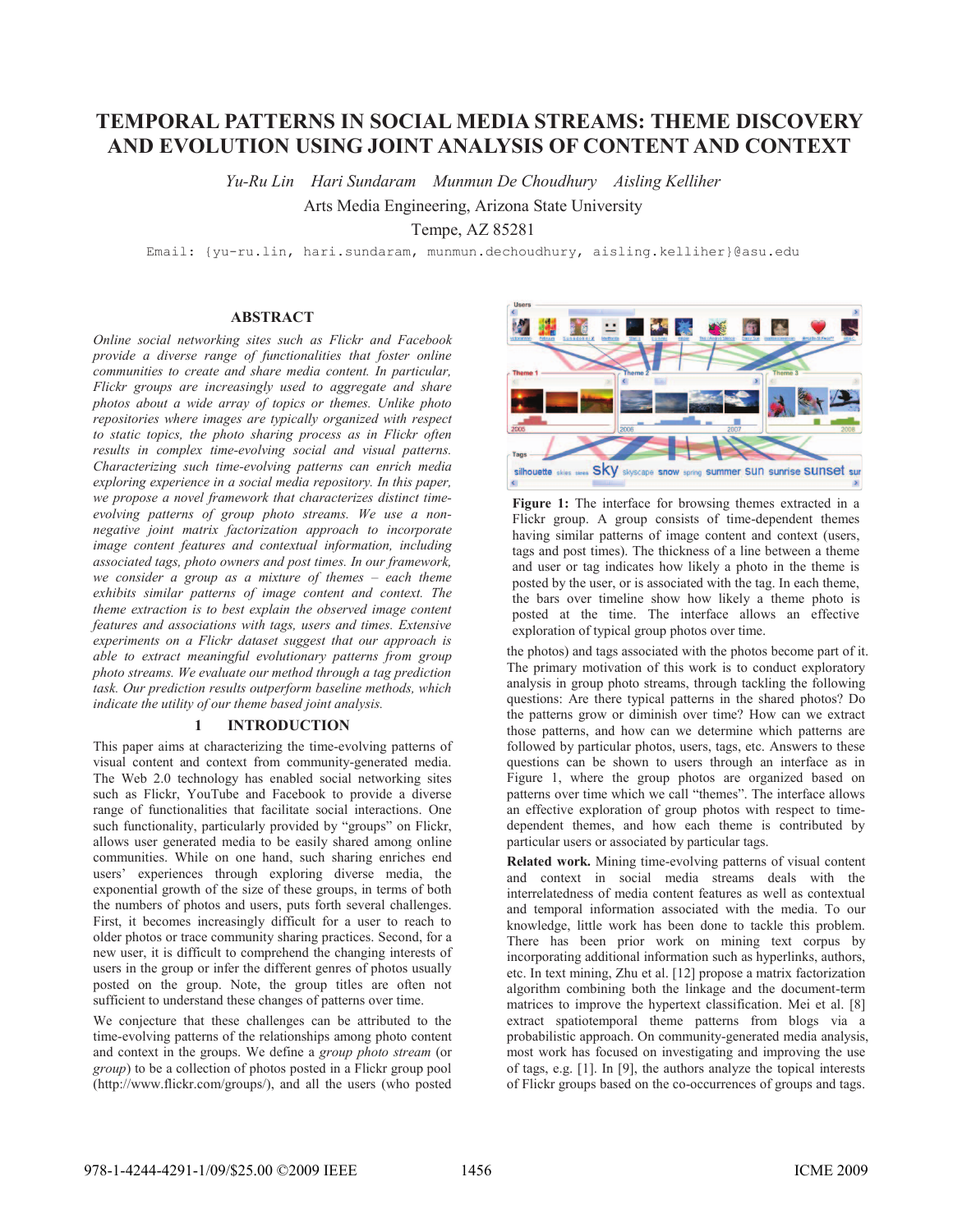However, all these studies did not consider the dynamic nature of visual content and context in the media streams generated by community shared practices.

**Our approach.** In this work, we propose a novel framework that characterizes the time-evolving patterns of group photo streams. We use a non-negative joint matrix factorization approach to incorporate image content features and contextual information, including associated tags, photo owners and post times. In our framework, we consider a group as a mixture of themes – each theme exhibits similar patterns of image content and context. The theme extraction is formulated as an optimization problem where the objective is to best explain the observed image content features and associations with tags, users and times. We provide a scalable iterative algorithm to solve the objectives. Based on the theme extraction results, a group can be represented and explored as shown in Figure 1.

The rest of the paper is organized as follows. Section 2 describes the image content features and context information used in our work. Section 3 presents our theme extraction algorithm. Section 4 discusses the experimental results and section 5 concludes.

#### **2 IMAGE CONTENT AND CONTEXT**

This section describes the image content feature extracted from a group photo (section 2.1) and the context information associated with the photo (section 2.2).

## **2.1 Content Feature Extraction**

We use a number of image features that have been found effective in image content analysis. We briefly summarize these features as follows (the details may be referred to in [5,6,7,11]):

- 1. **Color**: We use two color based features, color histogram and color moments.
- 2. **Texture**: We use a phase symmetry [11] method for detecting textures from "blobs" in images based on phase information.
- 3. **Shape**: We use two shape features: radial symmetry [7] and phase congruency [5]. The radial symmetry feature detects points of interest in an image. Phase congruency is an illumination and contrast invariant measure.
- 4. **SIFT**: We use Scale Invariant Feature Transform (SIFT) [6], a content-based image feature that detects stable keypoint locations in scale space of an image by computing the difference of two nearby scales.

After feature extraction, we construct a *D*-dimensional feature vector per photo, where *D*=1064 in this work. Let *P* be the set of group photos, we obtain a photo-feature matrix  $\mathbf{W}^{(F)} \in \mathbb{R}^{|P| \times D}$ , where the *i-*th row is the feature vector of the *i*-th photo. We use standard normalization with a logistic function  $g(x)=1/(1+\exp(-\frac{1}{x})$  $(x)$ ) to bound the feature values within the range [0,1].

#### **2.2 Image Context**

We discuss the context of a shared photo. In social media, a media object such as a photo generally has rich contextual information, e.g. who shares the photo, when the photo is shared, and what additional information is associated with the photo. Three kinds of primary contextual information used in our work are discussed as follows.

1. **Users**: The content and concepts of a photo is determined by its owner, and hence the ownership provides the most important contextual information. Let *U* be the set of users who post the group photos, i.e. photo owners, we construct



**Figure 2:** The data representing the group photo stream over time is given as four matrices: photo-feature matrix  $W^{(F)}$ , photo-user matrix  $W^{(U)}$ , photo-tag matrix  $W^{(Q)}$  and photo-time  $\sum_{n=1}^{\infty}$  **W**(*T*).

a photo-user matrix  $\mathbf{W}^{(U)} {\in} \mathfrak{R}^{|P| \times |U|}$ , where each entry  $\mathbf{W}_{ij}^{(U)}$ =1 if the *i*-th photo is posted by the *j*-th user; 0 otherwise.

- 2. **Tag**: Tags are assigned by users to describe the content of a photo, e.g. "sky", "bird", etc., or provide additional contextual and semantically information, e.g. "summer", "vacation", "nikon", etc. Let Q be the set of tags associated with the group photos, we construct a photo-tag matrix  $\mathbf{W}^{(Q)} \in \mathbb{R}^{|P| \times |Q|}$ , where each entry  $\mathbf{W}_{ij}^{(Q)} = 1$  if the *i*-th photo has the *j*-th tag, and 0 otherwise.
- 3. **Time**: A photo in Flickr has timestamps indicating when the photo is taken or posted (uploaded). Here we use photo post time since the photo taken time may not be available or may not be set correctly for some photos. We segment the timestamps into *S* time slots and construct a photo-time matrix  $\mathbf{W}^{(T)} \in \mathfrak{R}^{|P| \times S}$ , where each entry  $\mathbf{W}_{ij}^{(T)} = 1$  if the *i*-th photo is posted during the *j*-th time slot, and 0 otherwise. We further smooth each row vector of  $W^{(T)}$  using a moving average filter, so that  $W^{(T)}$  contains smooth temporal information.

In our analysis, the data representing the group photo stream over time is given as data matrices described above, including image content features as well as contextual and temporal information of the images. In our notations, a matrix  $\overline{W}^{(\cdot)}$  is indexed based on its second dimension. Without loss of generality, we normalize  $\mathbf{W}^{(\cdot)}$  to ensure  $\Sigma_{ij} \mathbf{W}_{ij}^{(\cdot)} = 1$ . The data representation is illustrated as in Figure 2.

## **3 THEME EXTRACTION**

We now present our method for extracting time-evolving patterns of visual content and context from group photo streams. We consider a group as a mixture of themes – each theme consists of photos having similar patterns of content and context. In our approach, patterns are deemed to be similar in terms of multiple aspects: visual content, associated tags, photo owners, and post times. We extract themes based on the observations from these aspects – which are represented by the data matrices discussed in the previous session. We shall discuss each of these aspects in the following.

**Visual features.** In order to extract themes having similar visual patterns, let us assume each theme *k* has a length *D* feature vector  $z_k$  where each entry  $z_{kj}$  can best represents the significance of the *j*-th feature of the set of photos in the theme *k*. Our goal is to determine the coefficient  $z_{ki}$  based on how likely a photo *i* belongs to the theme *k*. We define  $p_{ik}$  to be the probability that a particular photo *i* belongs to the theme *k*. The parameters  $p_{ik}$  are non-negative numbers satisfying  $\Sigma_i p_{ik} = 1$ . Let  $\mathbf{Z}^{(F)} = \{z_{ki}\}\$  denote a  $K \times D$  matrix,  $\mathbf{P} = \{p_{ik}\}\$  denote a  $|P| \times K$  matrix.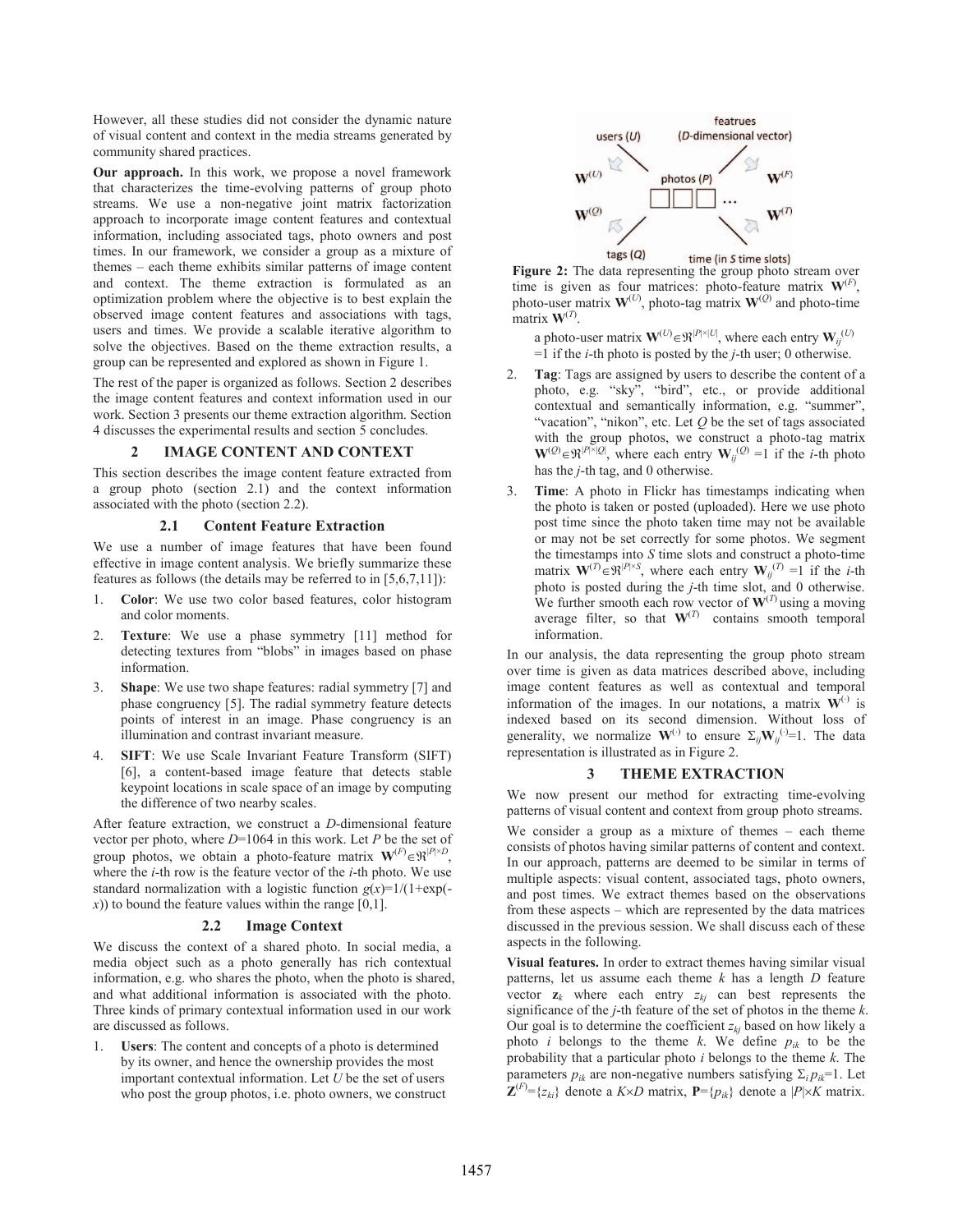We use an idea similar to principal component analysis to derive **P** and  $\mathbf{Z}^{(F)}$  from the photo-feature matrix  $\mathbf{W}^{(F)}$  (section 2.1) as:

$$
\mathbf{W}_{ij}^{(F)} \approx \sum_{k} p_{ik} z_{kj} = (\mathbf{P} \mathbf{Z}^{(F)})_{ij} \qquad \qquad \leq 1 >
$$

This suggests the approximation can be done by minimizing  $D(\mathbf{W}^{(F)}||\mathbf{P}\mathbf{Z}^{(F)})$ , given  $D(\cdot||\cdot)$  as a measure of approximation cost between two matrices. In this paper we focus on KL (Kullback-Leibler) divergence between two matrices. The corresponding objective is to minimize:

$$
J(\mathbf{P}, \mathbf{Z}^{(F)}) = D(\mathbf{W}^{(F)} \parallel \mathbf{P} \mathbf{Z}^{(F)})
$$
  
s.t. 
$$
\mathbf{P} \in \mathfrak{R}_{+}^{|P| \times K}, \mathbf{Z}^{(F)} \in \mathfrak{R}_{+}^{K \times D}, \sum_{i} \mathbf{P}_{ik} = 1 \ \forall k
$$

where  $D(A||B) = \sum_{ij} (A_{ij} \log A_{ij}/B_{ij} - A_{ij} + B_{ij})$  is the KL divergence between matrices **A** and **B**, where  $\sum_{i} A_{i} = \sum_{i} B_{i} = 1$ . The constraint that rows of **P** must sum to one is added to avoid scaling solutions. With the non-negative constraints, this optimization problem is a case of non-negative matrix factorization (NMF) [3].

**Users and Tags.** Now considering the contextual information of photos, two photos might belong to the same theme not only due to visually similarity, but also because they are posted by the same users, or associated with the same tags. For a set of users *U*, suppose we have a  $K \times |U|$  user coefficient matrix  $\mathbf{Z}^{(U)}$ , where each entry  $z_{ki}$  indicates how likely the *j*-th user posts a photo that falls in the *k*-th theme. Similar to the feature matrix factorization, we approximate the photo-user matrix  $W^{(U)}$  by **P** and  $Z^{(U)}$  by the following objective:

$$
J(\mathbf{P}, \mathbf{Z}^{(U)}) = D(\mathbf{W}^{(U)} \parallel \mathbf{P} \mathbf{Z}^{(U)}) \tag{3}
$$

subject to  $\mathbf{Z}^{(U)} \in \mathfrak{R}_+^{K \times |U|}$ , with other constraints and  $D(\cdot \| \cdot)$  defined as in eq.  $\leq$ 2>. Similarly, let  $\mathbb{Z}^{(Q)}$  be the tag coefficient matrix, we approximate the photo-tag matrix  $W^{(Q)}$  by **P** and  $Z^{(Q)}$  by:

$$
J(\mathbf{P}, \mathbf{Z}^{(Q)}) = D(\mathbf{W}^{(Q)} \parallel \mathbf{P} \mathbf{Z}^{(Q)}) \tag{4}
$$

s.t.  $\mathbf{Z}^{(Q)} \in \mathbb{R}_+^{K \times |Q|}$ , with other constraints defined as in eq. <2>.

**Temporal information.** To extract themes having temporal trends, we consider two photos to be in the same theme if they are posted in the same time slot. For *S* time slots, let  $\mathbf{Z}^{(T)}$  be the time coefficient matrix, where each entry  $z_{ki}$  indicates how likely a photo posted at time *j* belongs to the *k*-th theme. We approximate the data matrix  $\mathbf{W}^{(T)}$  by **P** and  $\mathbf{Z}^{(T)}$  as follows:

$$
J(\mathbf{P}, \mathbf{Z}^{(T)}) = D(\mathbf{W}^{(T)} \parallel \mathbf{P} \mathbf{Z}^{(T)}) \tag{5}
$$

s.t.  $\mathbf{Z}^{(T)} \in \mathbb{R}_+^{K \times S}$ , with other constraints defined as in eq. <2>.

**Joint Factorization.** Putting together all objective functions with respect to different aspects, we have the following joint objective function:

$$
J(\mathbf{P}, \{\mathbf{Z}^{(r)}\}) = \sum_{r=\{F, U, Q, T\}} D(\mathbf{W}^{(r)} \parallel \mathbf{P}\mathbf{Z}^{(r)})
$$
  
s.t.  $\mathbf{P} \in \mathfrak{R}_{+}^{|P| \times K}, \mathbf{Z}^{(r)} \in \mathfrak{R}_{+}^{K \times I_r}, \sum_{i} P_{ik} = 1 \ \forall k$ 

where  $\{Z^{(r)}\}$  is a set of coefficient matrices for all the aspects (visual features, users, tags, and times) and  $I_k$  denotes the dimensionality of the second dimension of the coefficient matrices. Note, eq. <6> can be easily extended to incorporate additional aspects or to incorporate weights on aspects.

**Solution.** We provide a solution to the objective defined in eq.  $\leq 6$ . Since eq.  $\leq 6$  is not convex in all variables, it is difficult to guarantee a global minima solution. By employing the concavity of the log function given in the KL-divergence, a local minima solution can be derived as the following updating algorithm:

$$
\mathbf{P}_{ik} \leftarrow \sum_{r} \sum_{j} \mathbf{W}_{ij}^{(r)} \mu_{ijk}^{(r)}, \quad \mathbf{Z}_{kj}^{(r)} \leftarrow \sum_{r} \sum_{i} \mathbf{W}_{ij}^{(r)} \mu_{ijk}^{(r)},
$$
\n
$$
\text{where } \mu_{ijk}^{(r)} = \frac{\mathbf{P}_{ik} \mathbf{Z}_{kj}^{(r)}}{\left(\mathbf{P} \mathbf{Z}^{(r)}\right)_{ij}} \qquad \qquad \leq 7 \qquad \qquad \leq 7 \qquad \qquad \leq 7 \qquad \qquad \leq 7 \qquad \qquad \leq 7 \qquad \qquad \leq 7 \qquad \qquad \leq 7 \qquad \qquad \leq 7 \qquad \qquad \leq 7 \qquad \qquad \leq 7 \qquad \qquad \leq 7 \qquad \qquad \leq 7 \qquad \qquad \leq 7 \qquad \qquad \leq 7 \qquad \qquad \leq 7 \qquad \qquad \leq 7 \qquad \qquad \leq 7 \qquad \qquad \leq 7 \qquad \qquad \leq 7 \qquad \qquad \leq 7 \qquad \qquad \leq 7 \qquad \qquad \leq 7 \qquad \qquad \leq 7 \qquad \qquad \leq 7 \qquad \qquad \leq 7 \qquad \qquad \leq 7 \qquad \qquad \leq 7 \qquad \qquad \leq 7 \qquad \qquad \leq 7 \qquad \qquad \leq 7 \qquad \qquad \leq 7 \qquad \qquad \leq 7 \qquad \qquad \leq 7 \qquad \qquad \leq 7 \qquad \qquad \leq 7 \qquad \qquad \leq 7 \qquad \qquad \leq 7 \qquad \qquad \leq 7 \qquad \qquad \leq 7 \qquad \qquad \leq 7 \qquad \qquad \leq 7 \qquad \qquad \leq 7 \qquad \qquad \leq 7 \qquad \qquad \leq 7 \qquad \qquad \leq 7 \qquad \qquad \leq 7 \qquad \qquad \leq 7 \qquad \qquad \leq 7 \qquad \qquad \leq 7 \qquad \qquad \leq 7 \qquad \qquad \leq 7 \qquad \qquad \leq 7 \qquad \qquad \leq 7 \qquad \qquad \leq 7 \qquad \qquad
$$

and then normalize such that  $\Sigma_i$  **P**<sub>ik</sub>=1. This iterative update algorithm extends the algorithm proposed by Lee et al. [3] for solving a single non-negative matrix factorization problem. The proof for the convergence of our algorithm is omitted due to limited space. In eq.<7>, due to the sparseness of the data matrices (most data matrices  $W^{(1)}$  have few non-zero entries), the most time-consuming part, computing  $(\mathbf{P}\mathbf{Z}^{(r)})_{ij}$  is reduced to computing only the corresponding  $(\mathbf{PZ}^{(r)})_{ij}$  for each non-zero entry. Let *n* be the number of non-zero entries of all data matrices and let *K* be the number of themes, the total time complexity per iteration is  $O(nK)$ . If we consider *K* is bounded by some constant, the time complexity is linear in  $O(n)$ . Note that since  $W^{(F)}$  is typically constructed based on fixed length feature vector, it can be considered to have the same degree of sparseness as other data matrices.

### **4 EXPERIMENTS**

This section reports our experimental studies on a collection of Flickr group dataset. We first briefly describe the dataset used in our experiments, and present a qualitative analysis on the group theme extraction. Finally we quantitatively evaluate and discuss the quality of our mining results through a prediction task.

**Flickr dataset.** We have collected the data using Flickr API. We sample 52 groups based on the group size distribution. We download all photos for each group. In total, there are 50,875 photos, 3,499 unique users, and 54,501 unique tags in this collection. The photo post times range from May 23, 2004 to November 11, 2008, enabling us to analyze long-term temporal patterns in this collection.

**Theme discovery and evolution.** We discuss the theme extraction results from two groups: (a) "sky's the limit" (2,278 photos), and (b) "Full Frame Sensor group" (3,961 photos). The themes are extracted based on our joint analysis. As shown in Figure 3, there are five themes  $(A1 - A5)$  in group (a) and six themes  $(B1 - B6)$  in group  $(b)$ . The theme numbers are automatically determined based on a soft modularity measure defined in [4]. For each theme, we show the top three photos based on how likely a photo *i* belongs to the theme  $k$ , i.e.  $p_{ik}$  in **P**. The most likely users who post the theme photos and most likely tags associated with theme photos can be determined based on the coefficient matrices  $X^{(U)}$  and  $X^{(Q)}$  respectively, which we omit to show due to space limit. Such information can be effectively presented to the end user through an interactive interface as shown in Figure 1. The theme evolution, i.e. how likely a theme appears at a particular time, is determined based on the coefficient matrix  $X^{(T)}$ . We plot the theme evolution for group (a) and (b) in Figure 3(c) and (d). As can be seen, some themes only appear at certain time period and then diminish, e.g. A2, B2, etc., while some themes re-appear after first showing up, e.g. A3, A5, etc. We have observed that these themes emerge due to dedicated users (e.g. the "bird" images in A4 are taken by the same user), tag co-occurrences (e.g. "sunset" in A2, "water" in B6, etc.), as well as similar visual content (e.g. A2, A4, A5, B2, B5, B6, etc.). These observations suggest that our analysis